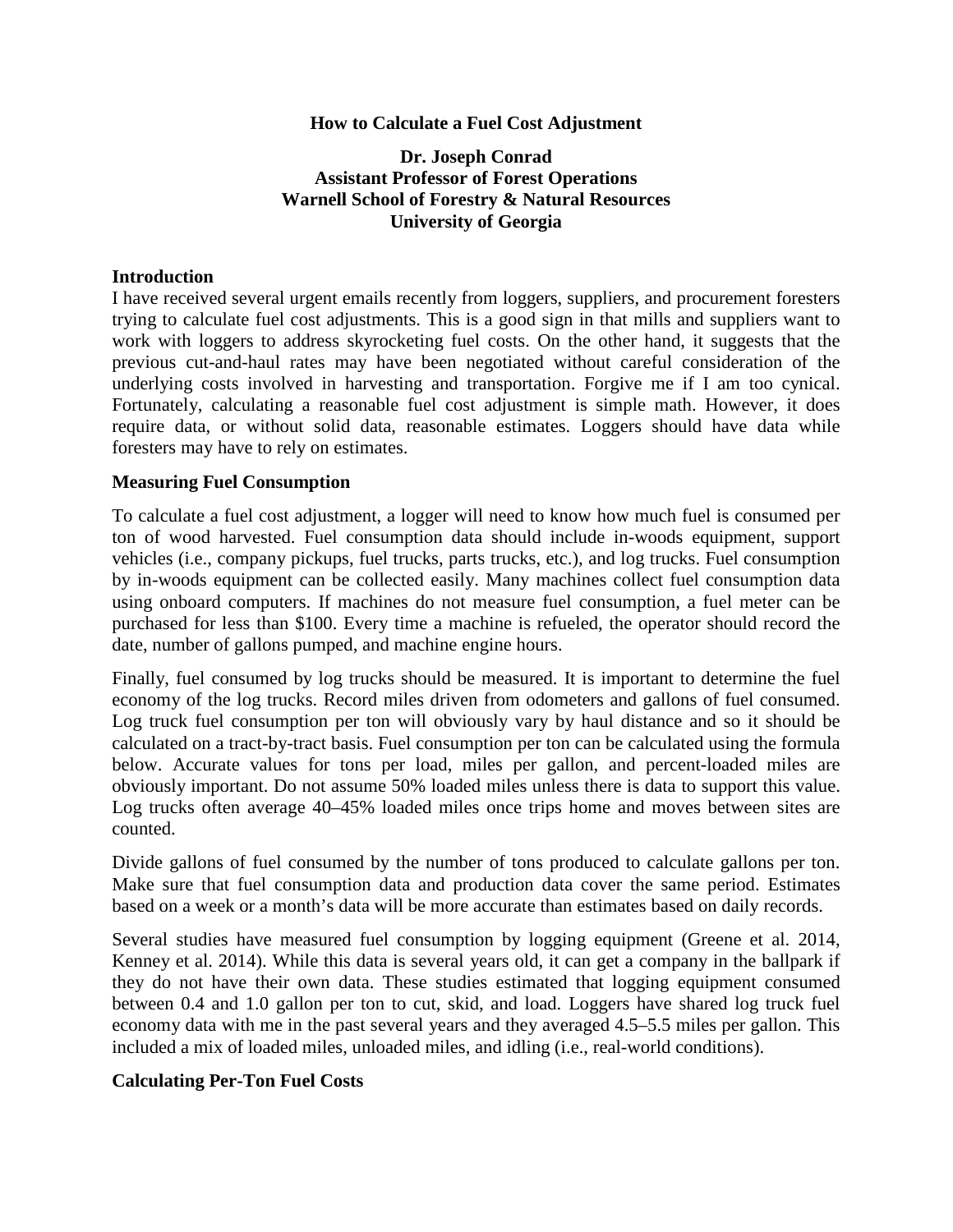Let's look at an example using data from one month's production. During this month the logging crew produced 8,500 tons of timber and consumed 9,909 gallons of diesel (Table 1). Logging equipment consumed 0.38 gal/ton, support vehicles burned 0.05 gal/ton, and log trucks consumed 0.74 gal/ton. All these values will vary from one harvest to another. I would expect inwoods fuel consumption to be most consistent, although it would vary based on skidding distance and site conditions. Log truck fuel consumption per ton will vary considerably based on haul distance.

At \$2.60/gal for off-road diesel and \$3.00/gal for on-highway diesel, fuel costs accounted for \$3.35/ton of delivered wood (Table 2). When fuel prices increase to \$4.60/gal for off-road diesel and \$5.00/gal for on-road diesel, fuel costs increased to \$5.69/ton of delivered wood. For this logger, a \$1.00 per gallon increase in fuel prices increased onboard truck costs by approximately \$0.43 per ton. A \$1.00 per gallon increase in fuel prices would raise cut-and-haul costs by approximately \$1.15 per ton. Cut-and-haul costs would increase even more if haul distances exceeded the 50 miles used in this example.

For this logger, a fuel cost adjustment should add at least \$0.43 per ton to the base cut-and-load rate for every \$1.00 per gallon increase in the fuel price, or approximately 4 cents per ton for every 10-cent per gallon increase in the fuel price. The cut-and-haul rate should be increased by approximately \$1.17 per ton for every \$1.00 per gallon increase in the fuel price, or 12 cents per ton for every 10-cent per gallon increase in the fuel price.

The impact of rising fuel prices on hauling costs varies substantially by haul distance. At a 30 mile haul distance, a \$1.00 per gallon increase in the fuel price increased hauling costs by approximately \$0.45 per ton, whereas at a haul distance of 70 miles the same increase in the fuel price increased hauling costs by approximately \$1.04 per ton (Table 3). If haul distances are highly variable, the fuel cost adjustment should be structured accordingly. A one-size-fits-all fuel cost adjustment may be lucrative at short haul distances and insufficient at long haul distances.

# **Conclusion**

The first step to negotiating a fuel cost adjustment is to prepare for the negotiation. Having accurate and up-to-date data is essential to calculating a fair fuel cost adjustment. As my father used to tell me, the devil is in the details. Measuring the fuel consumption of each machine and truck is worth the trouble to make sure that the business owner understands his costs. Tracking fuel consumption can also help a business owner detect mechanical issues or even theft.

Table 1: Fuel consumption by equipment, support vehicles, and log trucks during one month while harvesting 8,500 tons of timber. Average one-way haul distance was 50 miles and log trucks averaged 45% loaded miles.

| Machine                               | Fuel Consumption (gal) | Fuel economy              |
|---------------------------------------|------------------------|---------------------------|
| Feller-buncher                        | 1,275                  | $0.15$ gal/ton            |
| Skidder                               | 1,190                  | $0.14$ gal/ton            |
| Loader                                | 765                    | $0.09$ gal/ton            |
| Support vehicles                      | 383                    | $0.05$ gal/ton            |
| <b>Onboard truck fuel consumption</b> | 3,613                  | $0.43$ gal/ton            |
| Log trucks                            | 6,296                  | 5.0 mpg $\&$ 0.74 gal/ton |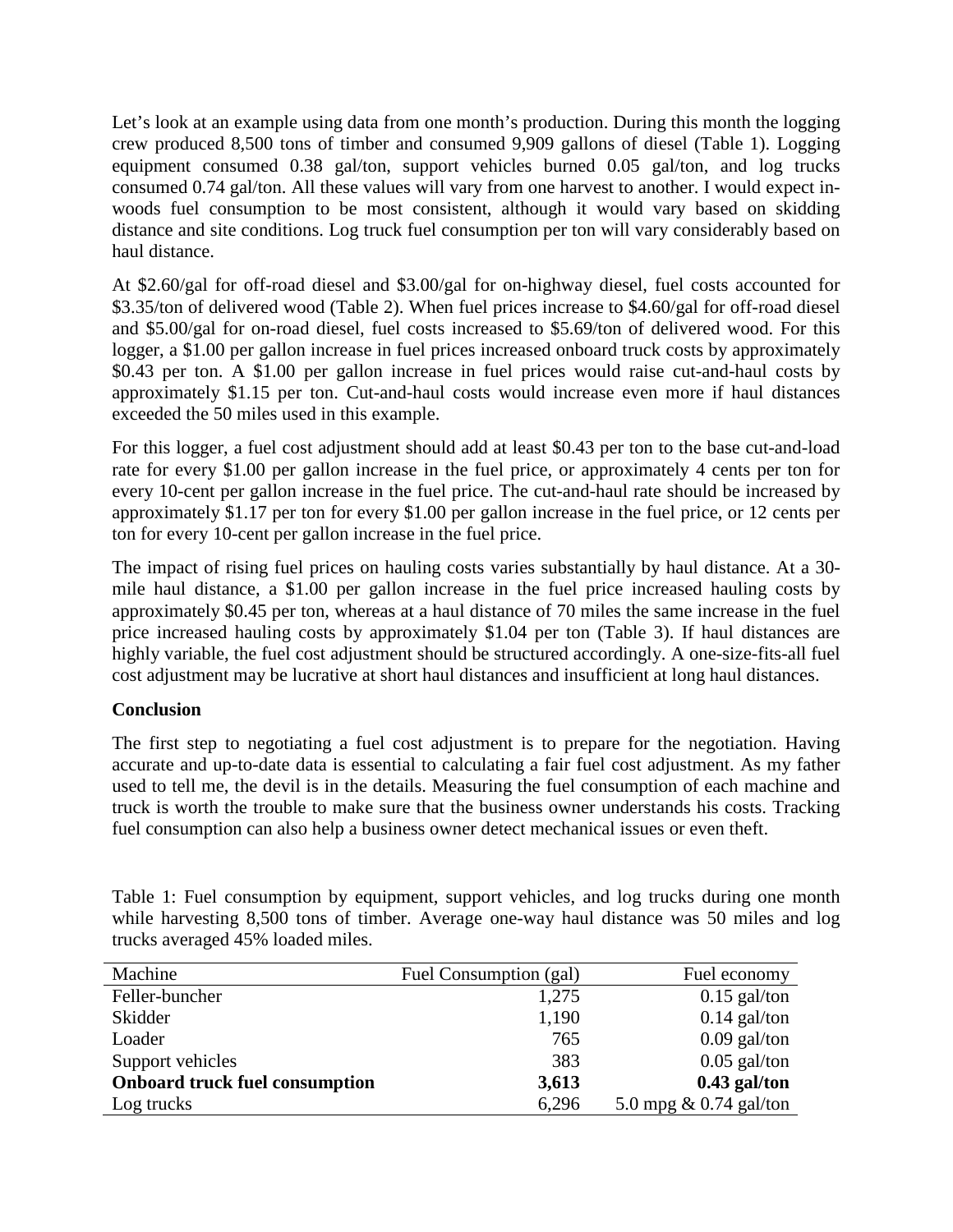| <b>Total</b> | 9,909 | gal/ton<br>17<br>1.17 |
|--------------|-------|-----------------------|
|              |       |                       |

Table 2: Fuel cost per ton for in-woods equipment, support vehicles, and log trucks at three fuel prices. This analysis assumes a \$0.40/gal difference between off-road diesel and on-highway diesel. This will vary by state – be sure to use local values.

|                            | Fuel Cost $@$ \$2.60/gal | Fuel Cost @ $$3.60/gal$ | Fuel Cost @ \$4.60/gal  |  |
|----------------------------|--------------------------|-------------------------|-------------------------|--|
|                            | off-road $&$ \$3.00/gal  | off-road $&$ \$4.00/gal | off-road $&$ \$5.00/gal |  |
| Machine                    | on-highway               | on-highway              | on-highway              |  |
| Feller-buncher             | $$0.39$ /ton             | \$0.54/ton              | \$0.69/ton              |  |
| Skidder                    | \$0.36/ton               | $$0.50$ /ton            | \$0.64/ton              |  |
| Loader                     | \$0.23/ton               | $$0.32$ /ton            | \$0.41/ton              |  |
| Support vehicles           | \$0.15/ton               | \$0.20/ton              | \$0.25/ton              |  |
| <b>Onboard truck total</b> | \$1.13/ton               | \$1.56/ton              | \$1.99/ton              |  |
| Log trucks                 | \$2.22/ton               | \$2.96/ton              | \$3.70/ton              |  |
| <b>Cut-and-haul total</b>  | \$3.35/ton               | \$4.52/ton              | \$5.69/ton              |  |

Table 3: Fuel costs per ton at one-way haul distances from 10–100 miles, assuming 45% loaded miles, 5.0 miles per gallon, and 30 tons per load.

| Distance         | Roundtrip miles         | Fuel consumed | Fuel cost  | Fuel cost   | Fuel cost   |
|------------------|-------------------------|---------------|------------|-------------|-------------|
| (one-way, miles) | $(45\% \text{ loaded})$ | (gal)         | per ton @  | per ton $@$ | per ton $@$ |
|                  |                         |               | \$3.00/gal | \$4.00/gal  | \$5.00/gal  |
| 10               | 22                      | 4.4           | \$0.44     | \$0.59      | \$0.73      |
| 20               | 44                      | 8.8           | \$0.88     | \$1.17      | \$1.47      |
| 30               | 67                      | 13.4          | \$1.34     | \$1.79      | \$2.23      |
| 40               | 89                      | 17.8          | \$1.78     | \$2.37      | \$2.97      |
| 50               | 111                     | 22.2          | \$2.22     | \$2.96      | \$3.70      |
| 60               | 133                     | 26.6          | \$2.66     | \$3.55      | \$4.43      |
| 70               | 156                     | 31.2          | \$3.12     | \$4.16      | \$5.20      |
| 80               | 178                     | 35.6          | \$3.56     | \$4.75      | \$5.93      |
| 90               | 200                     | 40.0          | \$4.00     | \$5.33      | \$6.67      |
| 100              | 222                     | 44.4          | \$4.44     | \$5.92      | \$7.40      |

## **Formulas**

Cut-and-Load Fuel Consumption Per  $\text{Tor} = \frac{Gal.t \text{uel used by equipment & support (per week or month)}}{\text{Tons produced (per week or month)}}$ 

Log Truek Miles Per Gallon = 
$$
\frac{Miles\,Dirven}{Fuel\,consumed\,(gal.)}
$$

Trucking Fuel Consumption Per  $\text{ Ton} = \frac{One-way \text{ haul distance (miles)}}{T \text{ons per load } x \text{ miles per gallon } x \text{ % loaded miles}}$